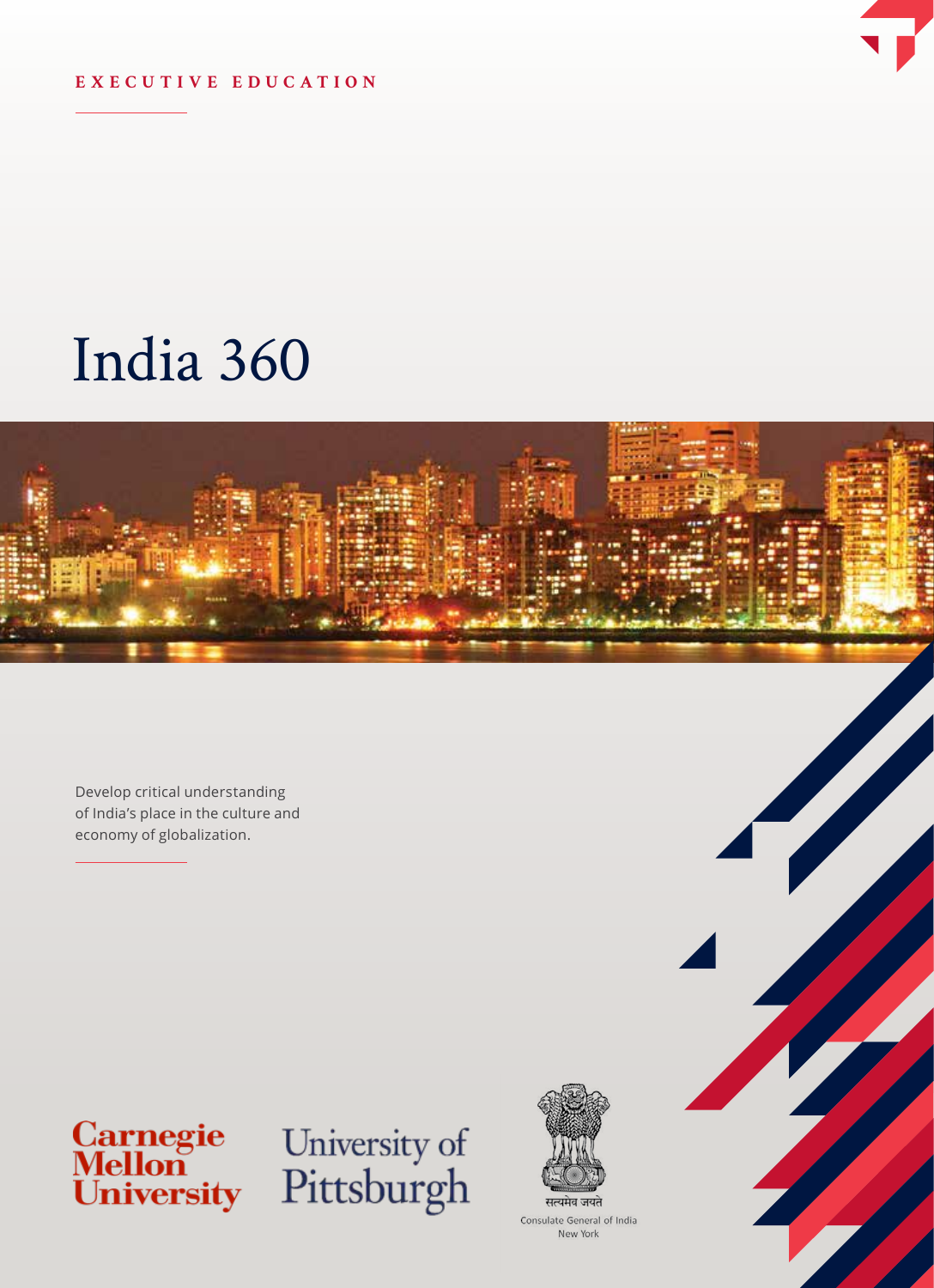#### **Carnegie Mellon University** Tepper School of Business

For most corporations, doing business in India presents tremendous opportunities as well as challenges. Challenges can be overcome with logistical planning and support, but to transcend the challenges and take full advantage of opportunities requires an understanding of cultural dynamics, an appreciation of the depth and richness of tradition and heritage, and an engaged understanding of India's place in the culture and economy of globalization.

India 360 is designed to provide a "360-degree" perspective on heritage and the uniqueness of tradition with an eye on the relationship among culture, business and the professions in contemporary India.

Each topic will be taught as a module in a highly interactive, engaging format. For example, the module on Urban Planning and Architecture will be taught in the Indian Nationality Room by the award winning architect, Deepak Wadhwani. The module on health and medicine will be taught by a team of UPMC physicians who have worked both in India and the United States, touching on public health, medical infrastructure and the pharmaceutical industry in India. Two well-known dance instructors, Shambhavi Desai and Dr. Kamala Reddy, will demonstrate the techniques of Indian dance traditions while explaining subtle aspects of the relationship between a master teacher and a disciple. Making use of carefully selected scenes from block-buster films, Dr. Pragya Malkani of

Chatham University will provide a dynamic overview of India's movie industry and the fascinating culture of Bollywood.

Each module will be approximately two hours long, with the module structure accommodating meals, one focusing on food preparation, festivals and the history of social etiquette. There will also be an excursion to an internationally renowned center of Hindu pilgrimage in Pittsburgh, the Sri Venkateswara Temple. While visiting the temple participants will observe and/or participate in arti puja.

India 360 will be offered by The Tepper School of Business, Carnegie Mellon University, and the Asian Studies Center, University of Pittsburgh, in close collaboration with the Consul General of India in New York.

# Key Outcomes

**—** Gain a uniquely personalized perspective on Economic history, Regulatory Frameworks for doing business in India, Political Culture, Business Culture, Labor and Tax Laws, Infrastructure, Bollywood films, Classical Indian Dance, Language Diversity, Urban Planning, Architecture and Design, Religious Life, Health and Medicine, Food, Yoga and alternative medicine

#### **Tuesday**

1

- **—** Economic History and Business through the Ages
- **—** The Culture of Indian Politics
- **—** Dances of India: Gesture, Mood and Power
- **—** Solar Power Trends

Activity: Three Rivers "Sangam" Riverboat Cruise

#### **Wednesday**

 $\overline{\mathcal{L}}$ 

**—** India's Progress in Systems Integration Industries

 $> 2$ 

- **—** The Rise and Impact of Bollywood
- **—** Infrastructure, Education and Demographic Dividend
- **—** Business in India: A Giant Awakens

Activity: Reception, Dinner

#### **Thursday**

3

- **—** Law, Policy and the Private Sector
- Business Culture
- **—** Medicine: From Ayurveda to Zydus
- **—** Yoga: Globalization with an Indian Twist

Activity: Sri Venkateswara Temple Visit



## Earn the Carnegie Mellon Certificate in Executive Leadership

Participate in 3 programs to earn Carnegie Mellon's highest certificate designation for Executive Education. **Visit tepper.cmu.edu/executivecertificate for more details.**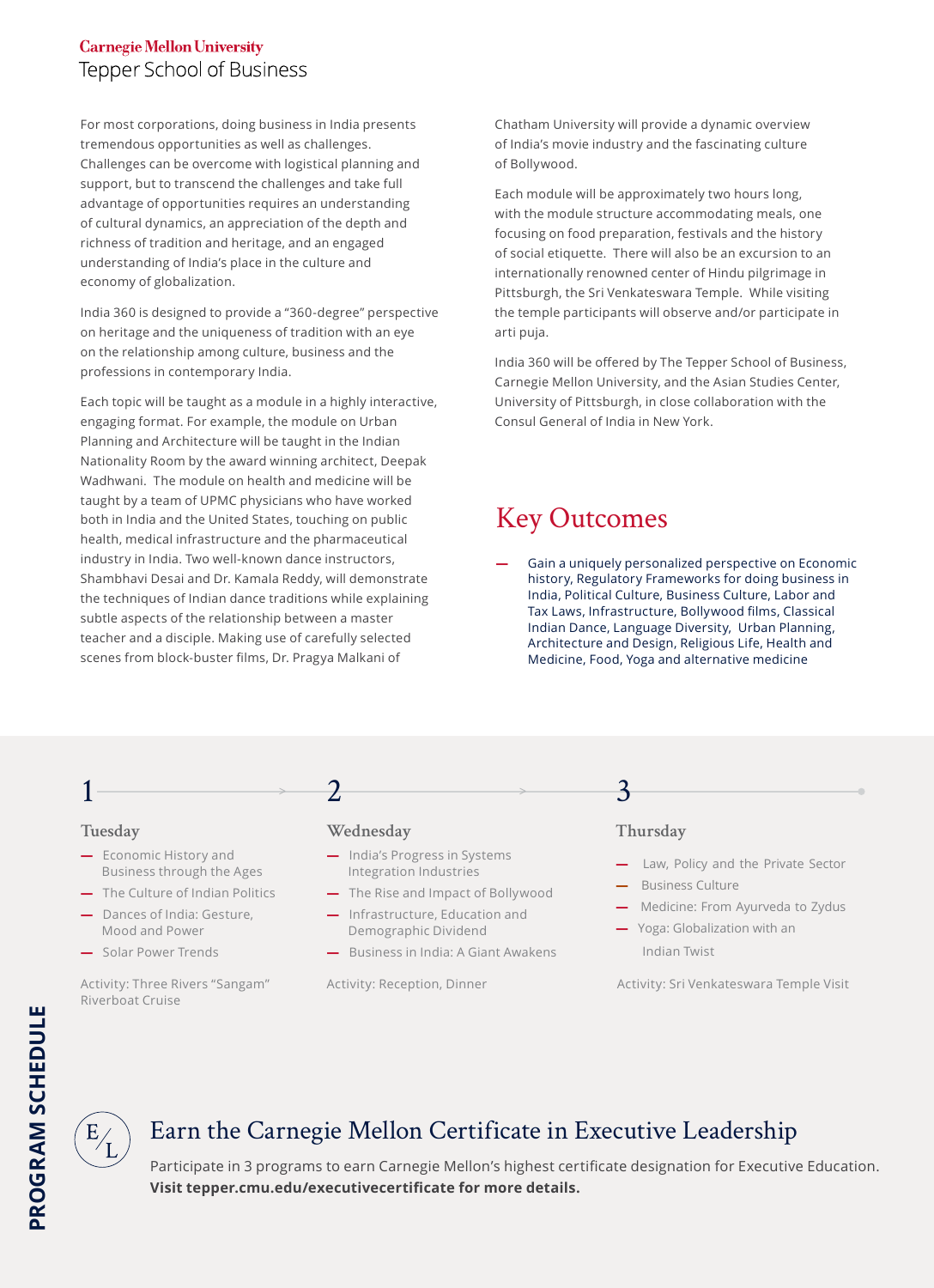#### **EXECUTIVE EDUCATION**

**I N D I A 3 6 0** Program Dates: June 25-27, 2019

Location: Carnegie Mellon University Tepper School of Business 4765 Forbes Avenue Pittsburgh, PA 15213

#### Fee: \$5,000

\* includes program instruction, lodging, meals and activities

# Who Should Attend?

This program is ideal for senior executives planning to develop business operations in India.

India 360 will help shape your strategy and tactics for business in India – recognizing the challenges, competition and rewards.